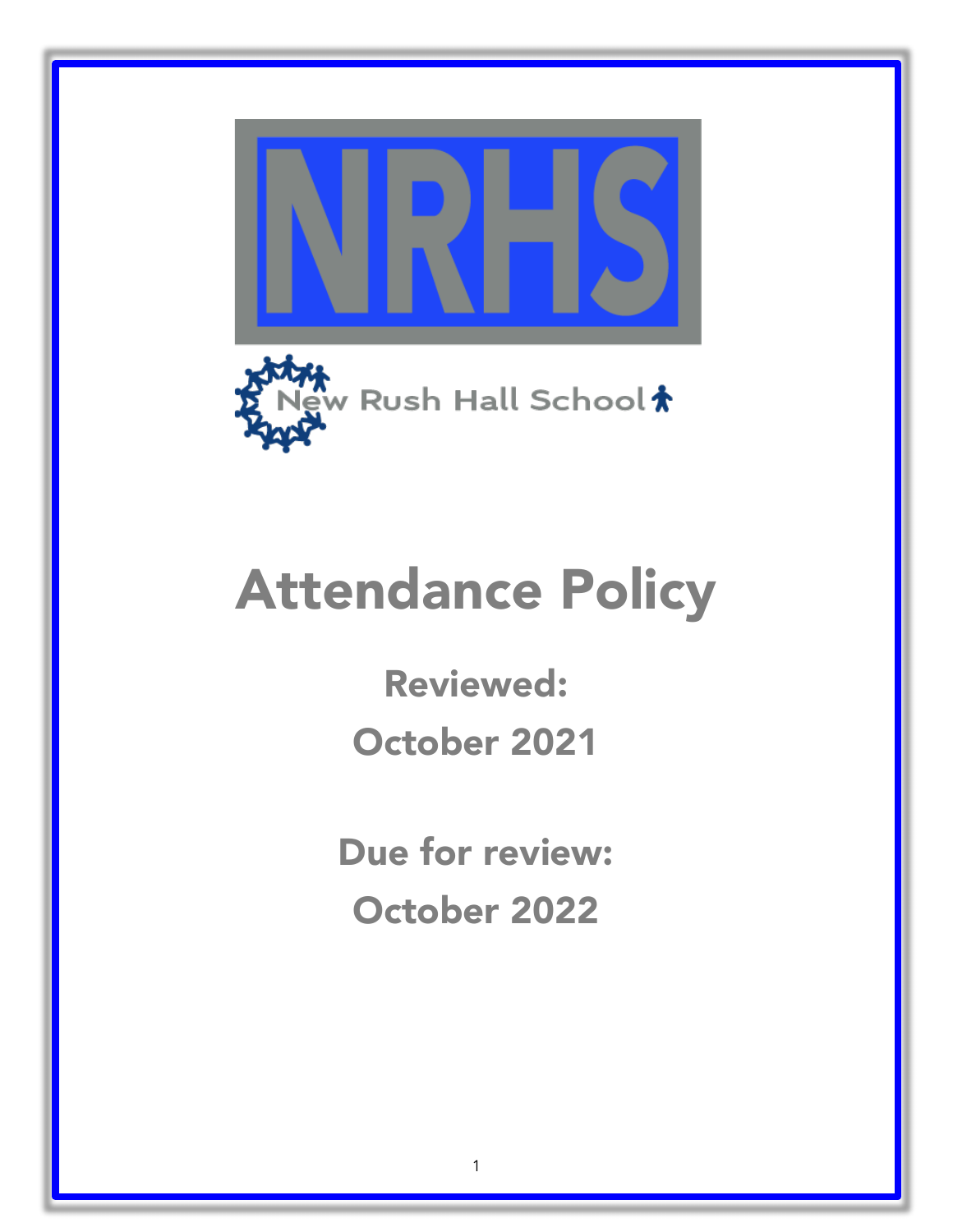At New Rush Hall School (NRHS) we believe that pupils should attend every day if they are to maximise the opportunities that the school provides. For many pupils, their academic attainment and emotional, behavioural and social problems are exacerbated by erratic attendance.

- School starts at 8.45am for Secondary pupils and 9.15am for Primary pupils.
- Pupils are marked late if they arrive more than 1 hour after these times, except in the case of pupils where there has been a problem with home-to-school transport.
- The registers are marked electronically following input by teachers to a school secretary at the beginning of the day. This is generally completed by 9.30am.
- Tutors refer non-attendance in the first instance to a secretary who will contact Parents/Carers. S/he then compiles a list of absent pupils, together with reason for absence and follow-up actions. This is sent to the Senior Leadership Team (SLT), Heads of Department and the school's Education Welfare Officer (EWO), daily.
- Letters or phone messages explaining absence are dated and signed by the tutor and sent to the school office where they are scanned and put in the child's file.
- As part of the admission procedure, Parents/Carers agree to send their child to school every day or notify the school in advance of a known absence.
- Pupils engaged in 'approved educational activities' not at NRHS are marked accordingly in the register as present but educated elsewhere. This is particularly important since many children attend mainstream schools on a sessional basis.
- The school office staff will contact the Parents/Carers of all pupils where no explanation for absence has been given. This happens daily. Pupils will be given the code of unauthorised absence unless a medical appointment letter is provided as proof of absence.
- A list of absent pupils and the outcome of the phone call is logged on a proforma and a copy given to the SLT.
- Where phone calls have been unsuccessful in eliciting a response, the school will write to Parents/Carers after the second day's absence, to express concern at the absence and ask them to provide an explanation.
- One of the school's Deputy Heads liaises fortnightly with the designated EWO to discuss attendance and the welfare concerns. The EWO monitors individual pupils' attendance and whole school trends. S/he will visit Parents/Carers to discuss difficulties and as appropriate will initiate court proceedings. In line with national guidelines, the EWO and school monitor the attendance of persistent absentees – i.e., those whose attendance is below 90%.
- Supervision Orders issued by the court are also monitored by the EWO.
- The school keeps detailed information on the attendance of all pupils and records types of absence and lateness. If pupils arrive late to school, they are required to report to the school office and sign the Late Book, give their time of arrival along with the reason for lateness. Pupils arriving late will be required to make up the time in detention at break time or at the end of the school day, depending on transport arrangements. Where pupils consistently arrive late, the school will contact Parents/Carers and invite them in to discuss the difficulties
- Where appropriate. In extreme cases, persistent latecomers are referred to the EWO. Parents/Carers can be issued with a penalty notice for persistent lateness.
- The school is mindful of its duty in loco parentis and responds promptly if pupils abscond. In the case of Primary pupils, an adult will always go after the child and the Police and Parents/Carers are informed immediately if the child fails to return. When Secondary pupils leave the premises, mostly staff are aware of this and it is a coolingoff mechanism. However, staff are mindful of a child's age and vulnerability. If Secondary pupils do not return after twenty minutes the school informs the Parents/Carers and the Police and completes an Abscond Form for Police to collect. Pupils absconding are asked to come into school with their Parents/Carers the following day. Should the pupil return to school, the Parents/Carers and Police are informed as soon as possible. Otherwise, the matter is considered to remain within the jurisdiction of the Police.